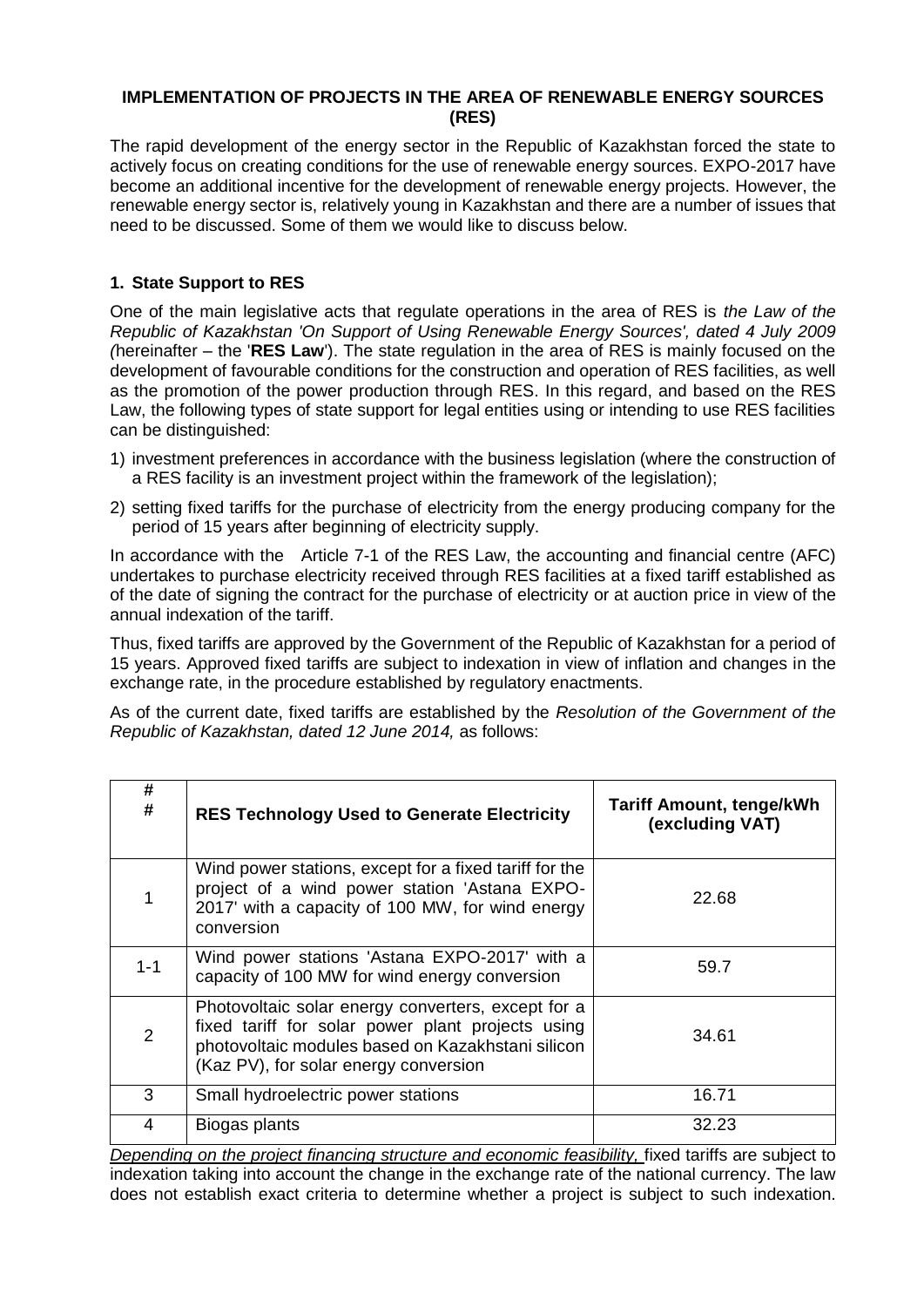However, in accordance with the *Rules for Determination of Fixed Tariffs* approved by the *Resolution of the Government of the Republic of Kazakhstan* dated 27 March 2014 (hereinafter the '**Rules**'), indexation associated with changes in the exchange rate (and additionally with inflation) is provided for the projects with credit commitments in foreign currency and, in case, the change in the exchange rate is 25% or higher compared to the previous year.

Thus, we can conclude that the indexation of fixed tariffs for a RES facility associated with a modification in the exchange rate of the national currency applies only in the certain cases established by the Rules and will not apply in other circumstances such as a foreign entity's interests in the energy producing company, purchase of equipment in foreign currency.

The newly introduced option for the sale of electricity from RES is its realization at auction prices by AFC. Auction prices are also subject to annual indexation in accordance with the established procedure, with the exception of indexation due to the change in the exchange rate of the national currency to foreign currencies.

Auction price is the price for the purchase of electric energy produced by the facility for the use of RES, determined on the results of auction sales and not exceeding the level of the corresponding marginal auction price by the calculation and financial centre. Auctions shall be carried out by a legal entity determined by the Ministry of Energy of the Republic of Kazakhstan and aimed to the selection of projects for the construction of new RES facilities taking into account the plan for placing the facilities.

At the meantime, according to Article 11-1, the provisions regulating the use of fixed tariffs apply only to contracts executed by the AFC before adoption of provisions on the application of the auction price. Changes lead to the fact that the purchase of electricity AFC from the date of the changes is supposed to be on a competitive basis (the contract for the purchase of electricity will be executed directly with the winner of the auction). Thus, the existing system of support for the use of renewable energy sources in the form of a guaranteed purchase of electricity AFC for 15 years at fixed rates is excluded and can only be applied to previously executed contracts.

Please also note that the energy producing company may choose a different method for selling electric energy, rather than the sale thereof to the AFC established by the state. Pursuant to Article 9 of the RES Law, an energy producing company has the right to choose the method for selling electric energy to consumers at the contract prices under the concluded bilateral agreements. Thereat, the company that sells electricity to consumers cannot transfer the sale of electric energy to the AFC.

#### *Auctions*

The Rules on organization and conducting of auctions, including the qualification requirements for the auction participants, the content and procedure for filing an application, the types of financial security for the application for participation in the auction and the conditions for its payment and return, the procedure for summing up the results and determining the winners dated 21 December 2017 (the **"Auction Rules"**).

According to the Auction Rules of the Ministry of Energy of the Republic of Kazakhstan, publication Schedule (the **"Schedule"**) of the auctions should be placed at least three months before the auction for the current year at the website. Acceptance of documents and registration of the participants shall be carried out according to the Schedule.

The participant of the auction shall apply for registration through the website and provide the following documents in the electronic form:

- copy of the Charter
- copy of the certificate of state registration/reregistration of the legal entity
- copy of the resolution on appointment of chief executive officer
- power of attorney for representative
- bank details, address, telephone numbers, emails of the legal entity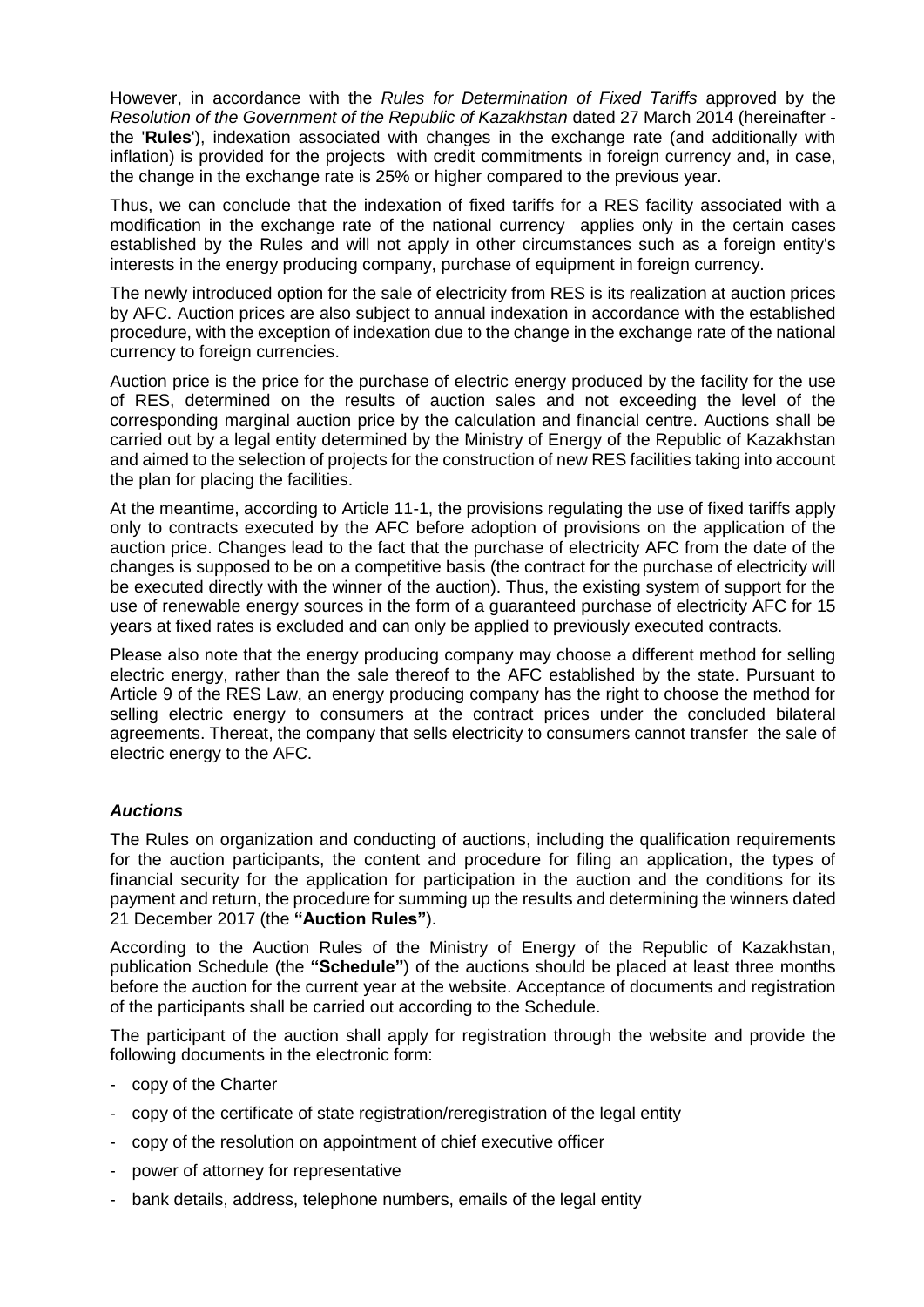- document, confirming payment of financial security. The financial security may be a bank guarantee or stand-by letter of credit

Foreign legal entities shall provide with the similar documents of its country with notarized translation in Kazakh and Russian. Participant of the AFC shall submit the original of the documents at least two business days before the start of the auction.

After the documents submission, within two business days organizer of the auction confirms the status of the participant and sends the identifier and password to participant for the access to the system of electronic auction.

The participant and organizer shall execute the agreement stipulating the following:

1) the subject of the agreement, the types of services provided by the organizer, the terms and procedure for payment;

2) the criteria and requirements for the applicant to participate in the auction and admission to the auction;

3) methods of conducting auction;

4) responsibility of the parties to the contract for violation of the terms of the agreement.

Auctions are carried out in the form of unilateral auction. Trading session shall be within the term established by the Schedule and last for three hours.

The procedure of trade session includes:

1) opening by the Organizer of the trading session;

2) submission by participants of applications for participation in auction in the trading system;

3) closing by the organizer of the trading session;

4) summing up the results of auction, including the determination of auction prices;

5) formation by the organizer of the auction winners registration and their publication on the website.

The application for auction shall specify:

1) the name of the participant;

2) the price of electricity for one kilowatt-hour without VAT, indicated in the national currency of the Republic of Kazakhstan with the number of significant digits when the dividing mark is not more than two;

3) the amount of installed capacity is not less than 100 kilowatts and a multiple of 1 (one) kilowatt;

4) the land plot planned for the construction of the facility for the use of RES, and the point of connection to the electrical network.

At the same time participants possessing a land plot and (or) a point of connection to the electric grid, in accordance with the technical specifications for connection to the electric grid the relevant data should be indicated in the application. The applications shall be submitted by the participants within trading session. Prices indicated in applications shall not exceed marginal auction price.

Pursuant the *Order of the Minister of Energy of the Republic of Kazakhstan on Approval of Auction Prices* dated 30 January 2018, the following marginal prices are established:

| #              | <b>RES Technology Used to Generate Electricity</b>                  | <b>Tariff Amount, tenge/kWh</b><br>(excluding VAT) |
|----------------|---------------------------------------------------------------------|----------------------------------------------------|
|                | Wind power stations for wind energy conversion                      | 22.68                                              |
| $\overline{2}$ | Photovoltaic solar energy converters for solar<br>energy conversion | 34.61                                              |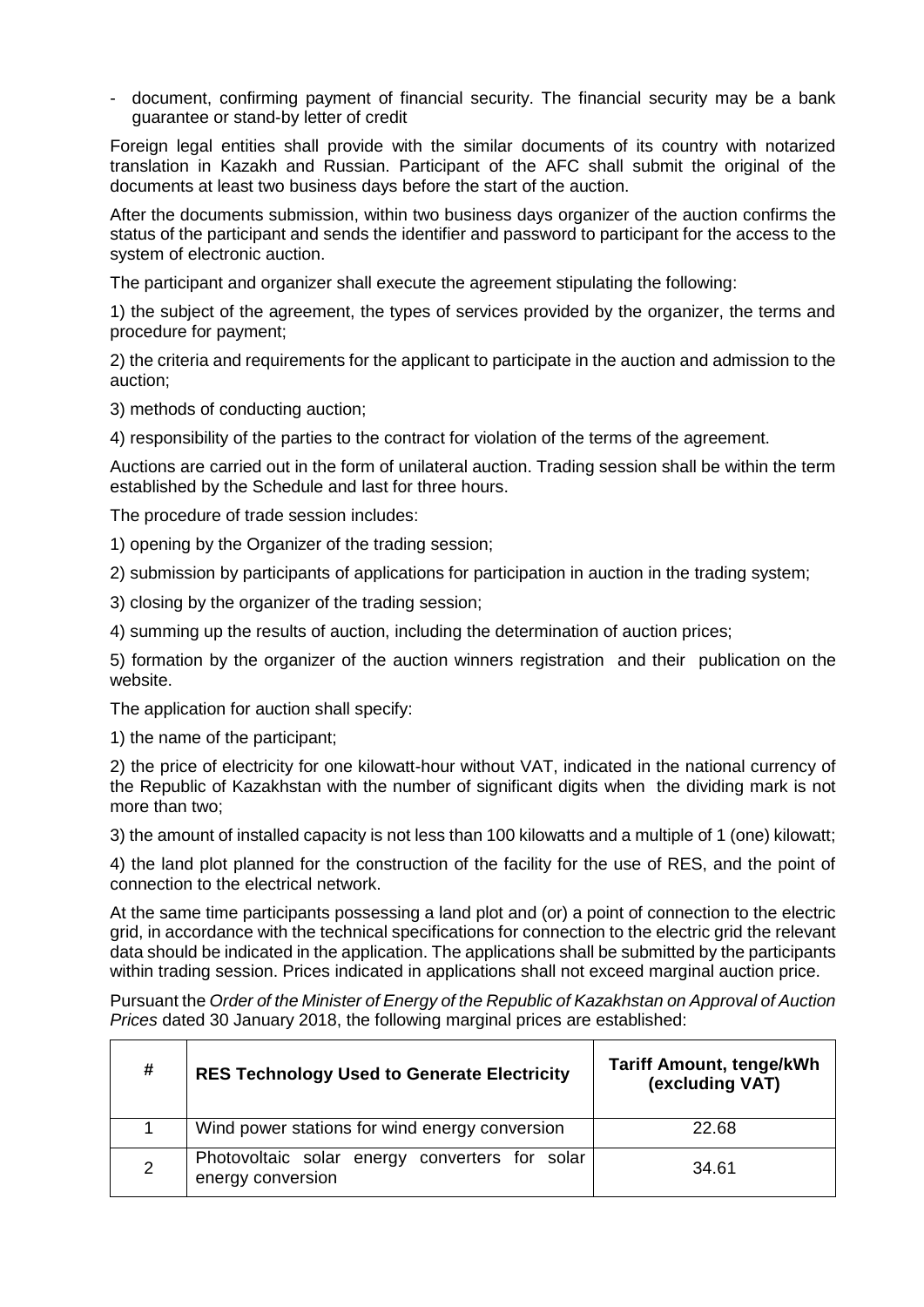| Small hydroelectric power stations | 16 71 |
|------------------------------------|-------|
| Biogas plants                      |       |

After trading session, within one hour organizer shall send electronic notification to the participants regarding the results of auction. Registration of the winners is placed on the website of the organizer with indication of auction prices and volume of capacity of RES. The information on auction shall also be sent by the organizer to the government body. Within 5 business days, the government body includes the winners in the plan of placing of RES objects and in the list of the energy producing companies using RES.

## *Standard Contract for the Purchase of Electricity by the Accounting and Financial Centre*

Based on the documents provided by the energy producing company, the AFC drafts a contract for the purchase of electricity at the fixed tariffs in the standard form provided for by law.

The form of the standard contract for the purchase of electricity by the AFC is established by the *Order of the Minister of Energy of the Republic of Kazakhstan* dated 2 March 2015. The draft contract includes a fixed tariff established by the legislation as of the date of the contract conclusion. At the same time, when indexing tariffs as stated above in accordance with the Rules, the parties shall respectively amend the contract concluded by signing an additional agreement.

The contract also provides that conditions thereof can only be changed by the agreement between the parties, which allow suggesting that the standard form of the contract, although being obligatory, can nevertheless be supplemented and amended by the parties upon their agreement.

The winners of the auction shall apply to AFC for contract execution within 60 calendar days form the date of inclusion to the list of energy producing companies using RES according to Paragraph 8 of the *Rules for the Centralised Purchase and Sale by the Accounting and Financial Centre of Electric Energy Produced by the Renewable Energy Sources Facilities* dated 2 March 2015 (hereinafter - the '**Purchase Rules**').

#### **2. Obligations Connected with the Conclusion of the Contract for the Purchase of Electric Energy with the AFC**

Obligations of the energy producing company related to the conclusion of the contract for the purchase of electric energy by the AFS are established by the Purchase Rules.

In this case, the purchase procedure and obligations of the energy producing company are established depending on the status of the RES facility:

- 1. For newly commissioned (new) RES facilities RES facilities commissioned after 21 July 2013, for which no feasibility study on the construction of the RES facility was approved and agreed with the competent authority for the implementation of the state policy in the area of RES use support or a local executive authority before 21 July 2013.
- 2. For existing RES facilities RES facilities commissioned during the period July 2009 through 21 July 2013, for which there are contracts for the purchase and sale of electric energy signed with regional electric grid companies and/or a system operator and for which a feasibility study on the construction of the RES facility was approved and agreed with the competent authority for the implementation of the state policy in the area of RES use support or a local executive authority before 21 July 2013.
- 3. For RES facilities having feasibility study RES facilities, for which a feasibility study on the construction of the RES facility was approved and agreed with the competent authority for the implementation of the state policy in the area of RES use support or a local executive authority before 21 July 2013 and which were commissioned after 21 July 2013.
- 4. For reconstructed RES facilities RES facilities reconstructed after 21 July 2013 with replacement of the existing main generating equipment, provided that the cost of the new equipment introduced at the reconstructed facility is not less than fifty percent of the book value of the reconstruction object as of the commencement of the facility reconstruction as confirmed by the audit organisation.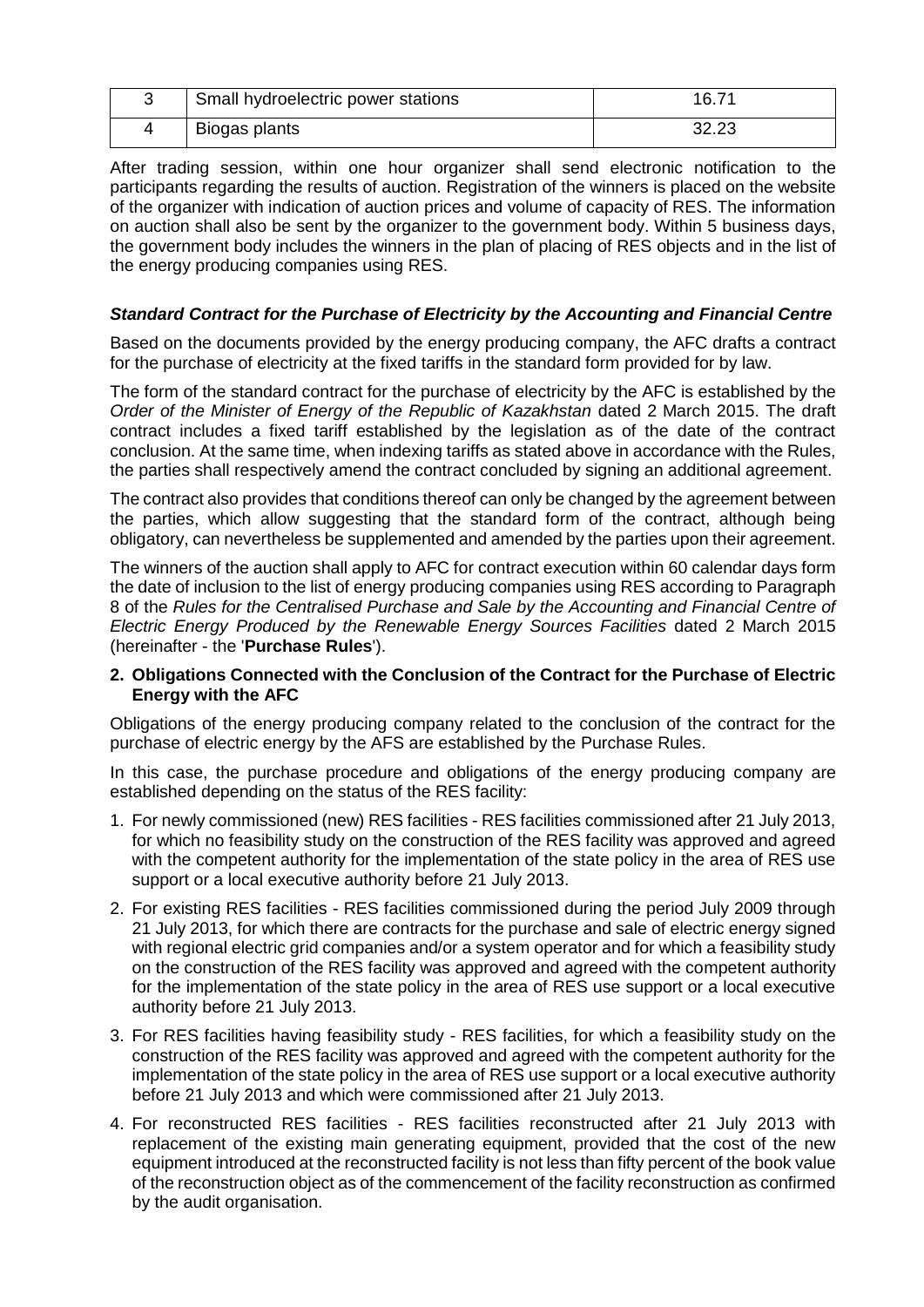5. For new RES facilities at the auction prices.

For new RES facilities and non-commissioned RES facilities supported with the feasibility study, the following obligations are stipulated. Upon signing the contracts, the energy producing company undertakes to provide:

- 1) a copy [of the notice](http://adilet.zan.kz/rus/docs/V1500010194#z25) of the commencement of construction and installation works on the RES facilities, in which respect the purchase contract is signed, which was sent to the state authority exercising state architectural and construction control - within 18 (eighteen) months after signing the purchase contract;
- 2) a copy of the act of acceptance of the RES facility approved in accordance with the legislation of the Republic of Kazakhstan in the area of architectural, town-planning and construction operations, in which respect the purchase contract is concluded - within 36 (thirty six) months after signing the purchase contract;
- 3) a copy [of the statement](http://adilet.zan.kz/rus/docs/V1400010899#z261) of delineation of balance sheet attribution and operational responsibility of the parties signed between the energy transferring company and the applicant for the RES facility, in which respect the purchase contract is signed - within 10 (ten) business days after signing the statement of delineation of balance sheet attribution and operational responsibility of the parties and before commencement of the complex testing of the RES facility;
- 4) a copy of the act of acceptance of the commercial electricity metering scheme, including the layout of devices for commercial and technical accounting at the RES facility, signed between the energy transferring company and the energy producing company on the RES facility, in which respect the purchase contract is concluded - within 10 (ten) business days after signing the act of acceptance of the commercial electricity metering scheme and before commencement of the complex testing of the RES facility;
- 5) a copy of the technical passport of the RES facility, in which respect the purchase contract is concluded - within 42 (forty two) months after signing the purchase contract.

For new RES facilities at the auction prices Purchase Rules specify that the following documents shall be provided:

- 1) a copy [of the notice](http://adilet.zan.kz/rus/docs/V1500010194#z25) of the commencement of construction and installation works on the RES facilities – 12 months from the date of the agreement execution;
- 2) a copy of the act of acceptance of the RES facility within 24 month for solar objects, 36 months for wind and biogas plants, 48 months for hydroelectric stations;
- 3) a copy [of the statement](http://adilet.zan.kz/rus/docs/V1400010899#z261) of delineation of balance sheet attribution and operational responsibility of the parties signed between the energy transferring company and the applicant for the RES facility, in which respect the purchase contract is signed - within 10 (ten) business days after singing the act;
- 4) a copy of the act of acceptance of the commercial electricity metering scheme, including the layout of devices for commercial and technical accounting at the RES facility, signed between the energy transferring company and the energy producing company on the RES facility, in which respect the purchase contract is concluded - within 10 (ten) business days after signing the act

Thereat, in case of violation of any of the above terms for more than 6 months, the purchase contract ceases to exist and the law does not provide the option for its renewal. The standard contract, however, provides for the option of amending the contract upon agreement of the parties, which we believe will allow the energy producing company to propound the issue of extending the deadlines due to objective circumstances with the AFC. In addition, the legislation does not establish restrictions on the possibility of concluding a new contract for the purchase of electricity in case of termination of the previous one, except for the case of termination thereof upon expiry of 15 years.

Please note that after conclusion of the purchase contract, the following changes are not allowed: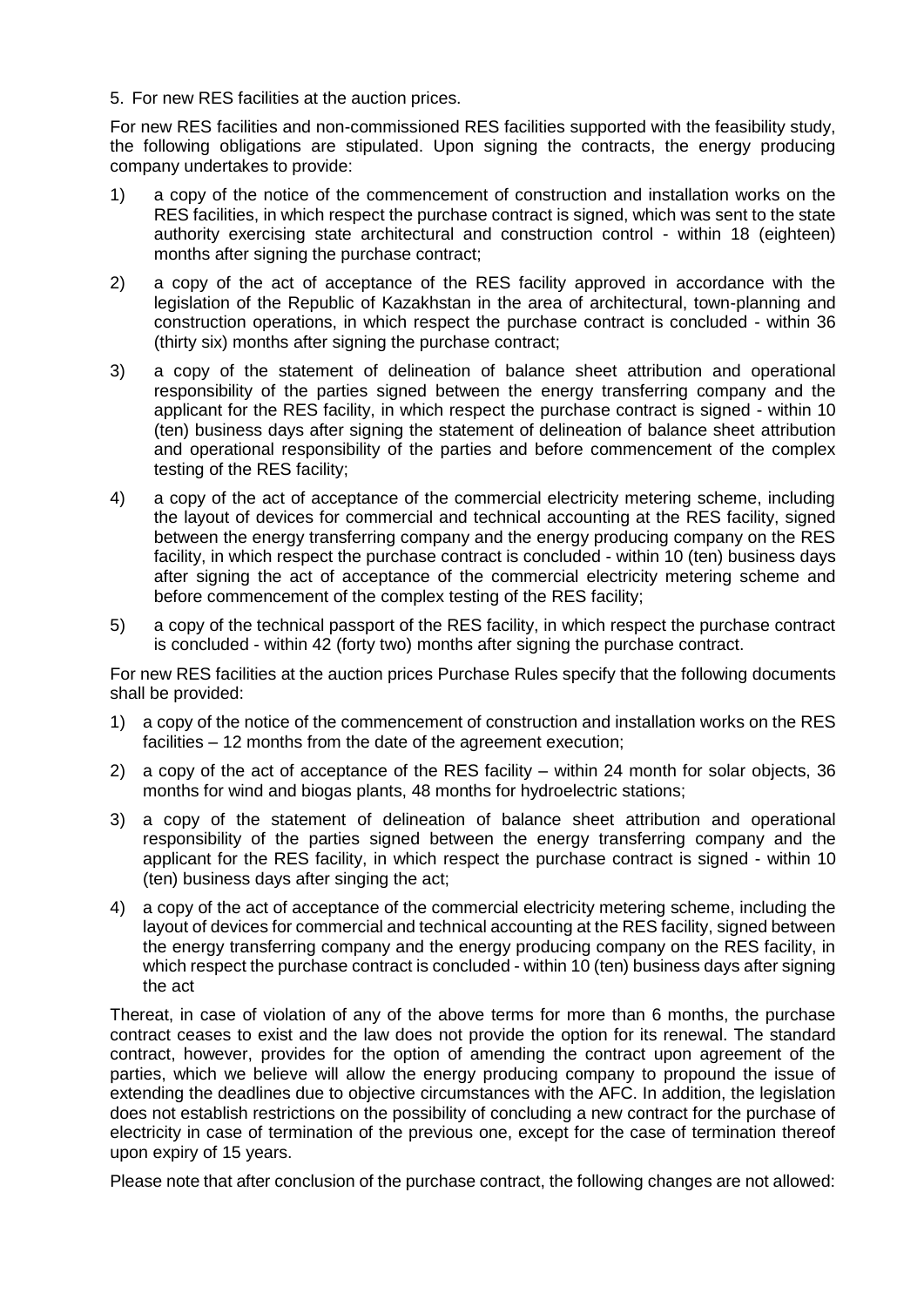- 1) change of the RES facility, in which respect the purchase contract was concluded, by increasing the total installed capacity of the generating equipment provided for by the purchase contract;
- 2) sale to the AFC of the electric energy generated not through the use of RES;
- 3) sale to the AFC of the electric energy generated not at the RES facility specified in the purchase contract, except for the sale of electricity thereto under another purchase contract.

Besides, one of the requirements for concluding a contract for the electricity purchase by the AFC is inclusion of the company in the list of energy producing companies using RES (hereinafter the '**List**').

# **3. List of Energy Producing Companies Using RES**

The list of energy producing companies using RES is determined in accordance with the Rules for the *Formation of the List of Energy Producing Companies Using Renewable Energy Sources* approved by the *Order of the Minister of Energy of the Republic of Kazakhstan* dated 9 November 2016 (hereinafter - the '**List Formation Rules**').

Pursuant to the List Formation Rules, an energy producing company to be included into the List shall provide the following documents:

- 1) an application for inclusion of the energy producing company into the List;
- 2) a copy of the decision by the local executive authority on the provision of a land plot for the construction of the RES facility;
- 3) a copy of the positive opinion on [the comprehensive non-departmental examination](http://adilet.zan.kz/rus/docs/V1500010722#z6) of feasibility studies or design estimates for the construction of a new RES facility;
- 4) a copy [of specifications](http://adilet.zan.kz/rus/docs/V1500010476#z28) for connecting the RES facility to electric grids;
- 5) a copy of the letter of approval from the system [operator](http://adilet.zan.kz/rus/docs/P1400000630#z2) to the ['Power](http://adilet.zan.kz/rus/docs/V1400010899#z260) Distribution Scheme' with a declared capacity of 5 MW or more;
- 6) a copy of specifications for the connection of the automated electricity metering system (hereinafter - the 'AEMS') of the RES facility to the integrated AEMS of the system operator;
- 7) copies of the foundation documents of the energy producing company;
- 8) a copy of the signed [contract](http://adilet.zan.kz/rus/docs/V1600014108#z2) for connecting RES facilities.

The ground for inclusion of a company into the List shall be the availability of a project for the RES facility construction in the Layout plan of RES facilities. The application for inclusion into the List is considered within 15 business days after submission of the required documents.

Thereat, the List of energy producing companies using RES includes facilities (projects) that were included into the list of energy producing companies before the entry into force of the List Formation Rules, in accordance with the *Rules for Monitoring the Use of Renewable Energy Sources*, dated 5 October 2009 (repealed by the *Resolution of the Government of the Republic of Kazakhstan*, dated 23 June 2015). The new legislation does not contain conditions for excluding and including such companies from and into the List, in accordance with the adopted List Formation Rules. Since these facilities were included into the List in accordance with the previous legislation, we believe that such facilities cannot be excluded from the List in view of the changes in legislation, and the List of Formation Rules do not apply to them.

In this regard, energy producing companies that have RES facilities (are planning to build) and included in the List before the entry into force of the List Formation Rules may file an application for concluding a contract for the purchase of electricity with the AFC on equal terms with the companies included in the List in accordance with the new legislation.

The winners of auction shall be included into the List based on the results of the auction by the Ministry of Energy of the Republic of Kazakhstan.